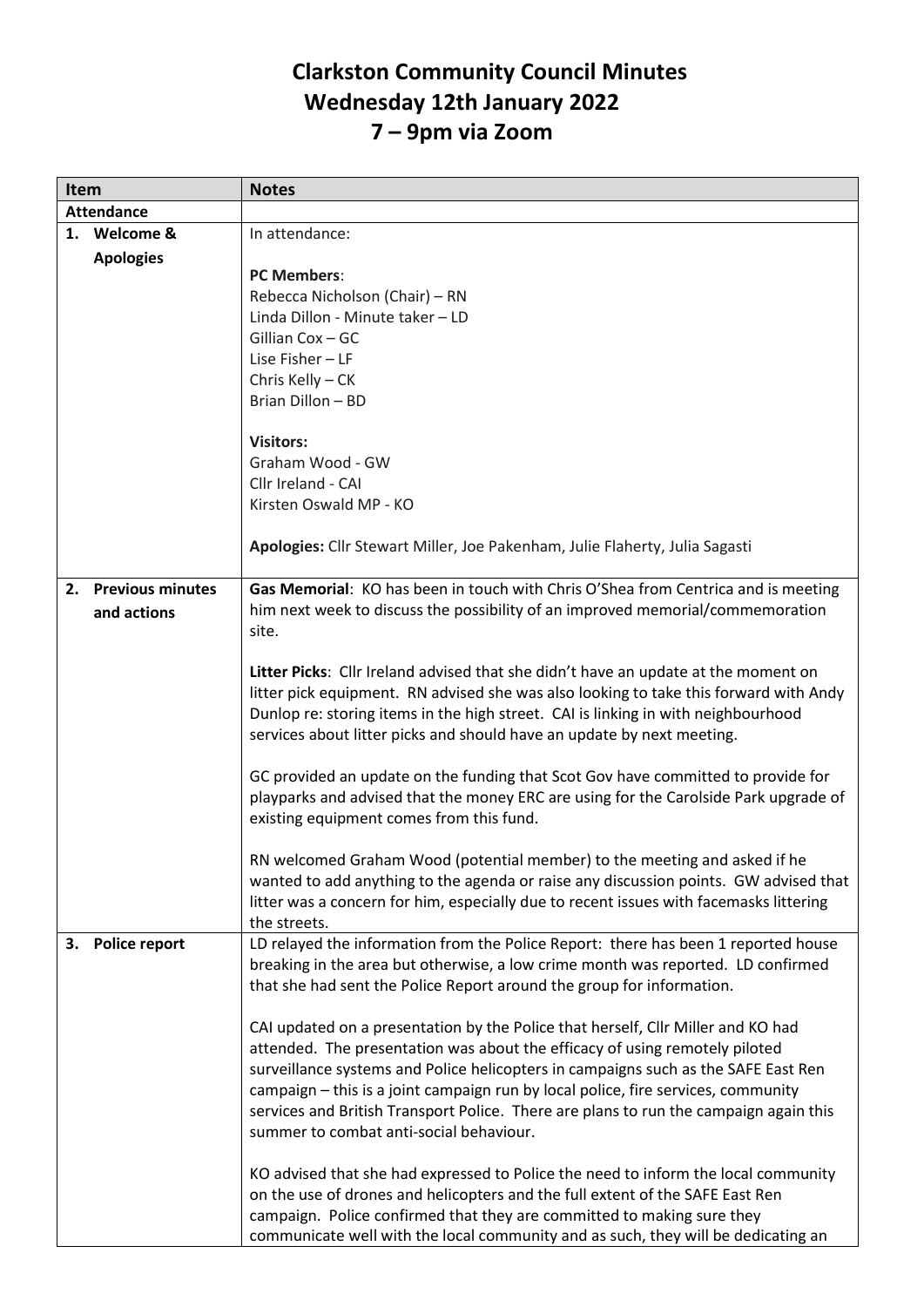|    |                           | information page on the Police Scotland website, complete with FAQ's. As soon as<br>this page is created and circulated CAI will share this with Community Council. CAI will<br>liaise with Police re: providing CCC with a similar briefing.                                                                                                                                                                                                                                                                                                                                                                                                        |
|----|---------------------------|------------------------------------------------------------------------------------------------------------------------------------------------------------------------------------------------------------------------------------------------------------------------------------------------------------------------------------------------------------------------------------------------------------------------------------------------------------------------------------------------------------------------------------------------------------------------------------------------------------------------------------------------------|
| 4. | Park update               | GC updated that the Community Council has been successful with the application to<br>upgrade the facilities at Carolside Park. LD and GC met with Adrian from ERC and<br>Wicksteed playpark suppliers. Had to make changes to requirements because of<br>some ERC concerns around the type of ground covering that is being used - it needs<br>to be wetpour which is expensive and raises some budget concerns. This means that<br>we need to work with the supplier to re-evaluate equipment and costs and then go<br>back to the funding council to approve changes.                                                                              |
|    |                           | RN thanked LD and GC for all the work in completing the tender and securing the<br>funding.                                                                                                                                                                                                                                                                                                                                                                                                                                                                                                                                                          |
|    |                           | LF asked if council needs to consult with houses across the road in terms of ensuring<br>they know that we are designing the playpark to attract older children. The group<br>discussed how we communicate with the community, especially the houses in Seres<br>Road across from the playpark. The group discussed the idea of hosting an online<br>information meeting for the community and putting together a Comms strategy for<br>informing the local community at all stages of the project. It was agreed that this was<br>important and can be discussed further once we are clearer on funding requirements<br>and key project milestones. |
|    |                           | GC updated on the National Lottery application. Our application for the playpark has<br>been impacted by the Hydro project and it means that we need to take off the money<br>they were awarded from our application as only £10k can be awarded to one<br>organisation in a year. We need to get a closure report for that project before we can<br>proceed with our application.                                                                                                                                                                                                                                                                   |
|    |                           | We need help from the Community Council for fundraising for the park and we need a<br>specific subgroup set up to help devise a fundraising strategy. Again, LD and GC<br>advised that the fundraising requirements will be clearer when we have a clearer<br>picture of costs. Ideally, we should create a Crowdfunding application for the<br>community to contribute to - which would need to be backed up by solid comms<br>strategy to ensure community awareness of the application.                                                                                                                                                           |
|    |                           | LD advised that she is going to pursue a funding application for a path from Mearns Rd<br>to the playpark and out to Burnside Road through a charity called 'Paths for All' that<br>provide funding for paths to be created to make public spaces more accessible.                                                                                                                                                                                                                                                                                                                                                                                   |
|    |                           | <b>Actions:</b>                                                                                                                                                                                                                                                                                                                                                                                                                                                                                                                                                                                                                                      |
|    |                           | LD to arrange a site meeting with Cllr Ireland and GC<br>GC will follow up on Hydro closure report with Joe P.                                                                                                                                                                                                                                                                                                                                                                                                                                                                                                                                       |
| 5. | <b>COP Workshops</b>      | Action: Check if JF will link back in with her contact at Home Energy Scotland and<br>reschedule workshops. Further update will be provided at the next meeting.                                                                                                                                                                                                                                                                                                                                                                                                                                                                                     |
| 6. | <b>Plans and projects</b> | RN introduced the idea of working within subgroups through 2022. Proposed                                                                                                                                                                                                                                                                                                                                                                                                                                                                                                                                                                            |
|    | for 2022                  | subgroups would be:                                                                                                                                                                                                                                                                                                                                                                                                                                                                                                                                                                                                                                  |
|    |                           | Roads subgroup - to liaise with the council and residents in regard to road<br>improvements for the area                                                                                                                                                                                                                                                                                                                                                                                                                                                                                                                                             |
|    |                           | Litter subgroup - can be linked to the Roads subgroup and to liaise with the council<br>over procurement and storage of litter pick equipment, and to organise local litter<br>picks                                                                                                                                                                                                                                                                                                                                                                                                                                                                 |
|    |                           | Events subgroup - planning and organising community-based events over the year                                                                                                                                                                                                                                                                                                                                                                                                                                                                                                                                                                       |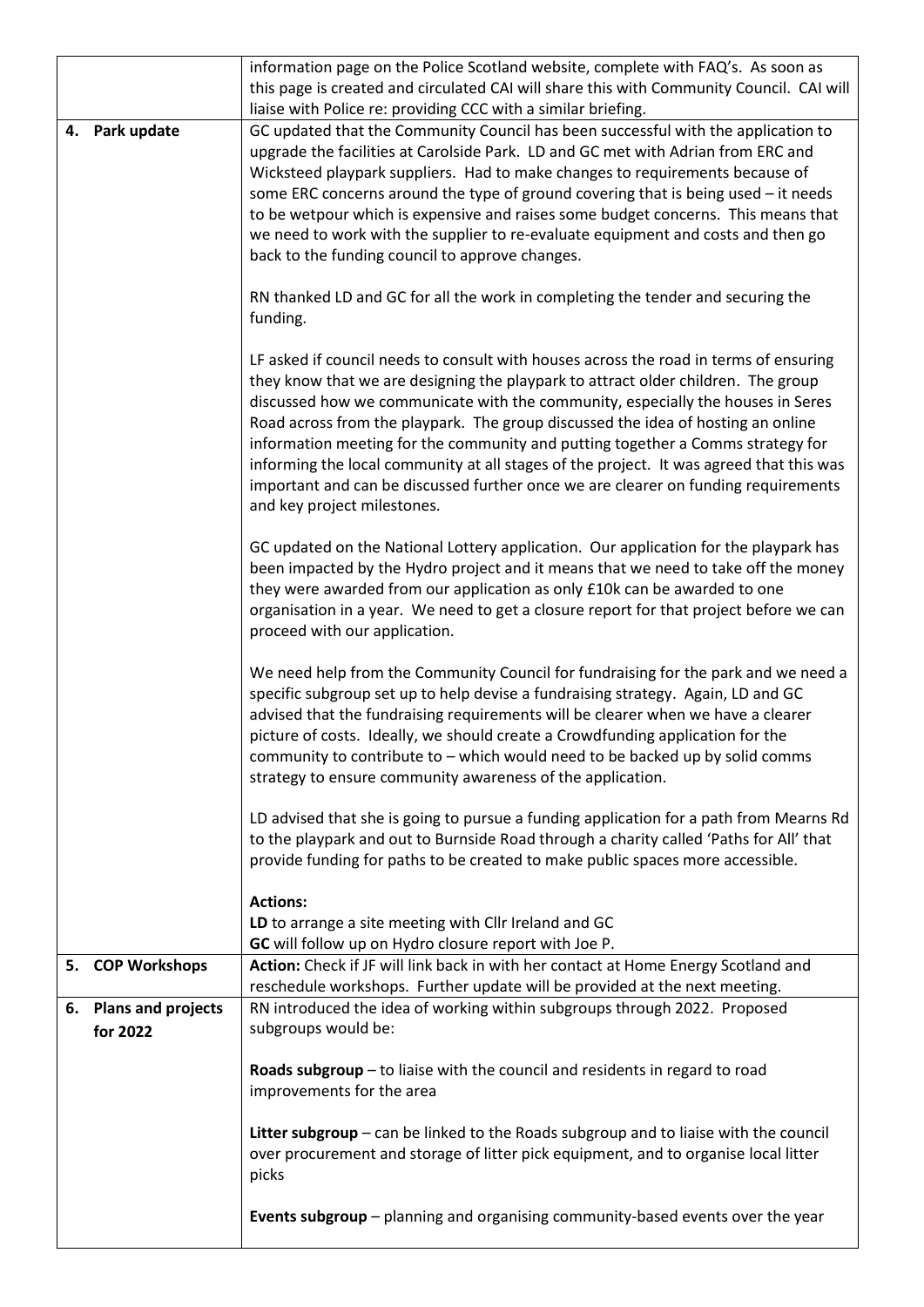|                      | Fundraising for Carolside Park - GC and LD will be tied up in managing the playpark<br>project and require additional support for the fundraising element of the project                                                                                                                                                                                                                                                                                                                                                              |
|----------------------|---------------------------------------------------------------------------------------------------------------------------------------------------------------------------------------------------------------------------------------------------------------------------------------------------------------------------------------------------------------------------------------------------------------------------------------------------------------------------------------------------------------------------------------|
|                      | SW Community Building proposal - RN updated on the initial discussions around 60<br>Busby Road and potential to look at the development of it as a community centre.<br>The building needs a significant amount of work and would need a solid and<br>sustainable business plan to ensure feasibility from a cost and operational<br>perspective. Iain Mulholland is a youth worker who lives locally and is leading the<br>project. Conversations are ongoing to investigate funding options and development of<br>a steering group. |
|                      | Social Media - The group discussed social media management; LD advised that it<br>would be helpful to have someone to manage social media posting across all<br>subgroups as this would be a sizeable task. This discussion encompassed discussion<br>on targeting and attracting new members who have specific experience in managing<br>social media accounts.                                                                                                                                                                      |
|                      | Action: RN to compose Facebook post requesting potential members apply with<br>specific social media experience.                                                                                                                                                                                                                                                                                                                                                                                                                      |
| Website update<br>7. | LD showed the group the landing page of the new website and the group discussed<br>appearance and functionality of the website. General idea would be to have links for<br>each of the subgroups, and email addresses posted for contacts.                                                                                                                                                                                                                                                                                            |
|                      | <b>Actions:</b><br>LD to compose a Facebook message advertising new email contact details for CCC and                                                                                                                                                                                                                                                                                                                                                                                                                                 |
|                      | for Office Bearers.                                                                                                                                                                                                                                                                                                                                                                                                                                                                                                                   |
|                      | All members of the group to submit photos and some narrative on who they are and<br>why they wanted to join community council for the front page.                                                                                                                                                                                                                                                                                                                                                                                     |
| 8. Planning          | Current planning applications:                                                                                                                                                                                                                                                                                                                                                                                                                                                                                                        |
|                      | GC advised that the application for the old Chest Heart and Stroke shop to be changed<br>to a takeaway and Ice Cream parlour has been approved. This was permitted as the<br>building has been marketed for six months without success.                                                                                                                                                                                                                                                                                               |
|                      | The existing Taxi Office at Sheddens has applied for a hot food takeaway licence<br>application - CCC members agreed that this application should be objected to on the<br>grounds that there are enough hot food takeaway places within the town.                                                                                                                                                                                                                                                                                    |
|                      | Land adjacent to 137 Mearns Road has applied to erect a dwelling house with parking<br>- there was no objection from the CCC.                                                                                                                                                                                                                                                                                                                                                                                                         |
| 9. Speeding/roads    | LD advised that she had emailed Jane Corrie to request roads and speeding data for<br>the CCC area - no response as yet.                                                                                                                                                                                                                                                                                                                                                                                                              |
|                      | The group discussed the current situation with the roadworks at Mearns Road. RN<br>outlined the situation and safety concerns for school children crossing on the way to<br>school and her subsequent discussions with the Roads Dept. Next week the Flenders<br>and Highfield Rd stage means full road closure with diversions.                                                                                                                                                                                                      |
|                      | CAI advised that all resurfacing is to be completed by $28/01/2022$ – and before the<br>end of February they will be back to put in some traffic calming measures. Diversions<br>will be in place. CAI will do another post tomorrow to advise of the next stage of<br>works and will post the map of the diversion.                                                                                                                                                                                                                  |
|                      | GC asked if ERC could put something out on social media to advise people roads are<br>going to be closed. CAI will speak to Comms and ask them to put out a social media<br>post.                                                                                                                                                                                                                                                                                                                                                     |